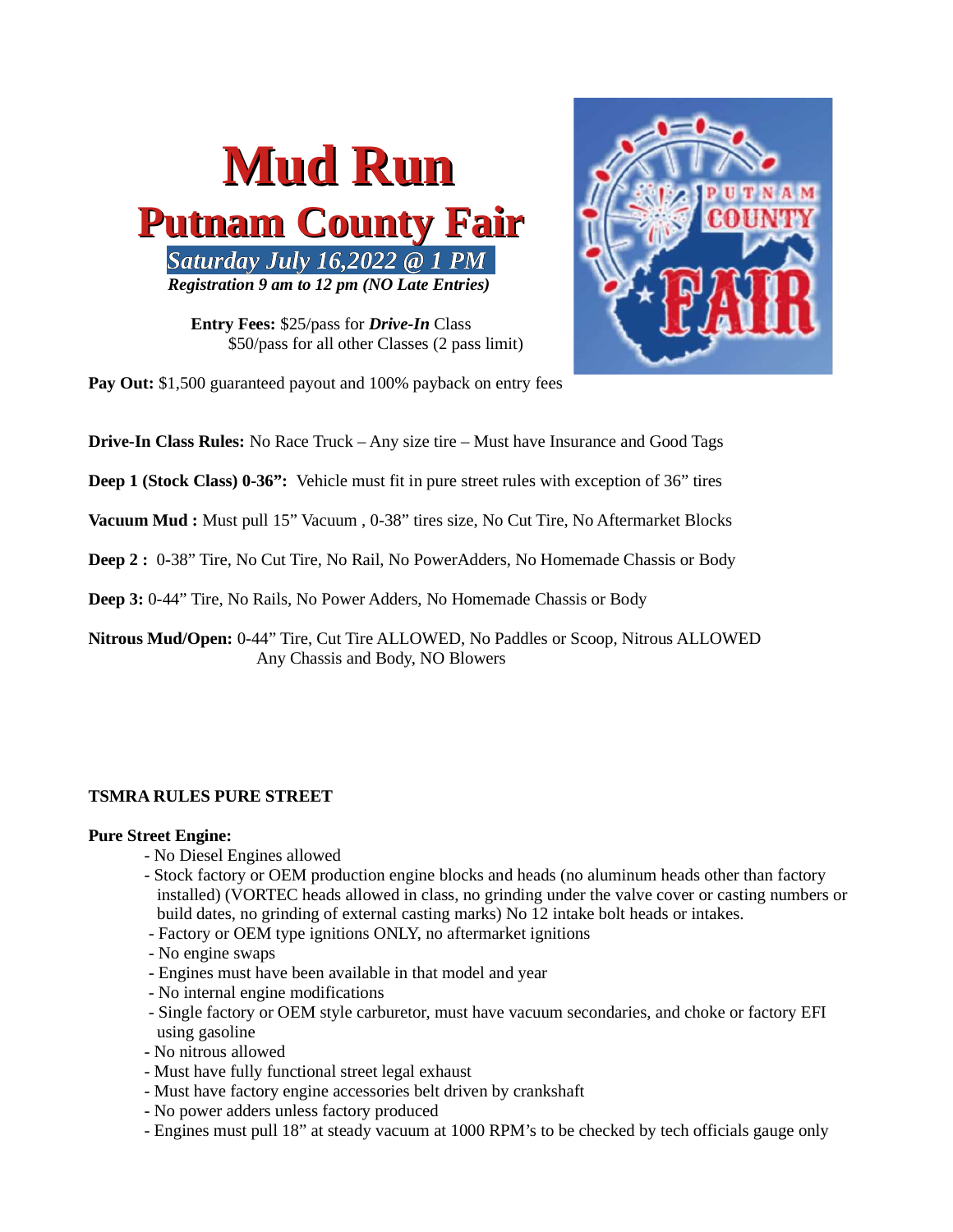# Drivetrain/ Tires / Suspension

- All tires must be DOT approved 38" tall or smaller and same diameter as marked on sidewall (NO Boggers)

- No suspension or steering modification other than lift kits

- No racing type shocks

- No transmission modifications, including manual valve bodies, trans brake or staging devices allowed in vehicle, no air or electric shifters, no stall-convertors, (all vehicles to be checked in high range at tech's discretion)

- No aftermarket transfer cases and chain drives
- All vehicles must have original equipment working brakes at all four wheels Frame and Body
- Must have unmodified matching body and frame
- No cutting or gutting of body or frame allowed

- Must be street legal with all required street equipment (front and rear bumpers, working lights and wipers, etc.) Roll pans allowed

- Must retain all factory interior and exterior components (glass, dash, heater controls, and boxes, instrument panels, etc.)

- No fiberglass body panels unless factory produced
- Gas tanks and batteries must be in factory location
- No fuel cells allowed
- Functional flat beds allowed

### TSMRA Cheater/Modified Street

#### Cheater / Modified Street Engines

- Stock factory OEM cylinder heads and blocks that are factory production line installed in production vehicle - Stock Vortec heads allowed no grinding under valve covers or on casting numbers and date codes or outside of castings. All factory casting marks must remain. (No 12 bolt heads or 12 bolt intakes)

- No aftermarket ignitions with adjustable timing controllers (must be mounted in clear view)

- No engine swaps must have been available in that make and model. Big blocks allowed in ¾ ton and heavier trucks

- Single OEM style carburetors, double pumpers allowed, and 4150 HPs allowed or factory EFI fuel injection, gasoline or diesel

- No nitrous allowed
- Gasoline engines must pull 17" of vacuum at 1000 RPMs
- No vacuum pumps except for diesel
- Must have full street legal exhaust, exiting behind the cab
- Aftermarket aluminum intakes allowed, dual plane only
- Must have factory engine accessories driven by the crankshaft, electric fans allowed
- Engine must be in stock location using the factory type motor mounts
- Radiator must be in the front of the engine
- No power adders, turbos, nitrous, etc. unless factory equipped

### Drivetrain/Tires and Suspension

- Tires must be uncut DOT (All tires must be the same diameter and width)
- No suspension or steering modifications other than a lift kit
- No coil spring shocks, adjustable shocks or racing style shock
- No solid front axle conversions
- No trans brakes allowed (no air or electric shifters)
- OEM Style transfer cases only
- Must have all 4 working brakes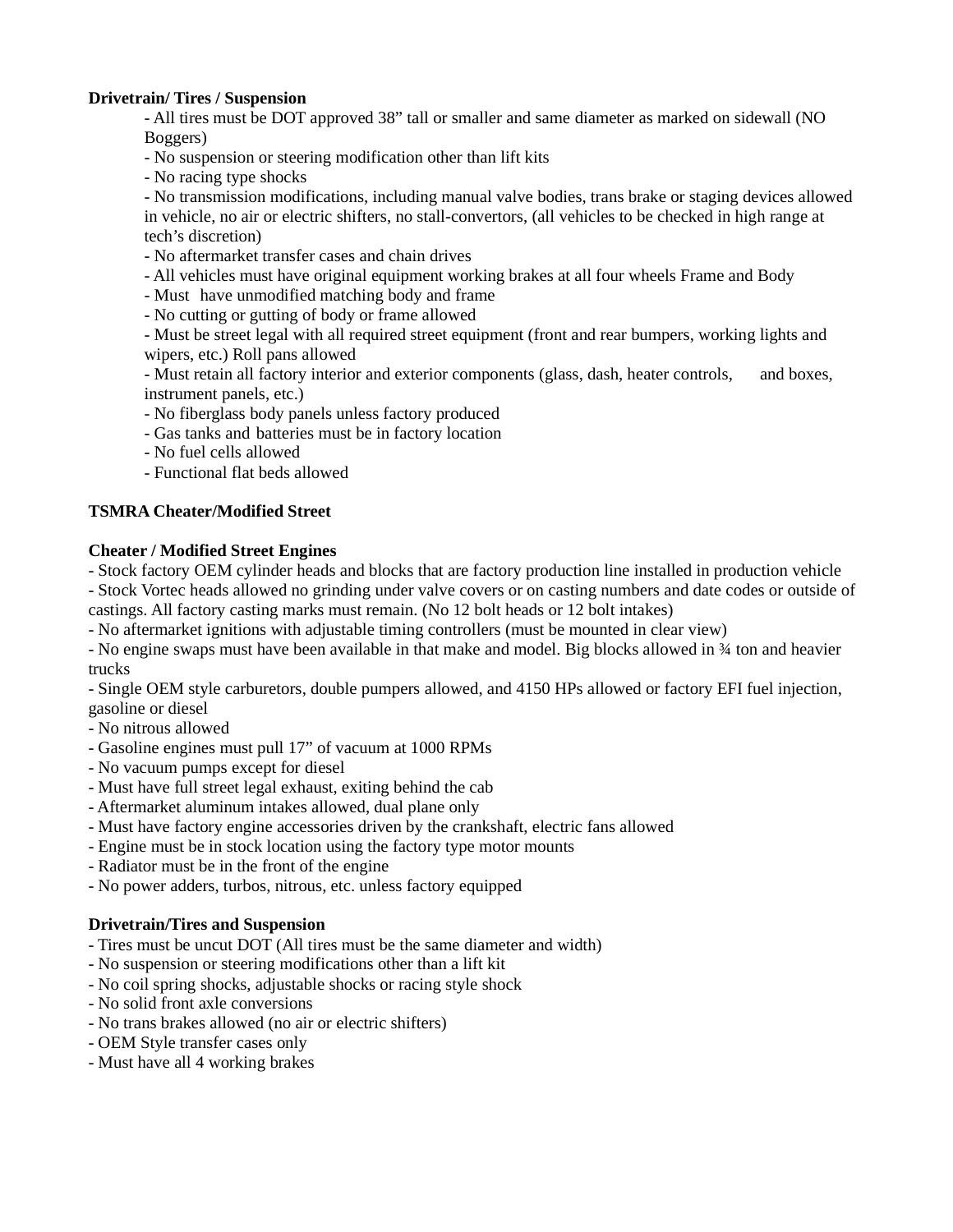## Frame and Body

- Must have required street equipment (lights, wipers, exhaust, etc.)
- Gas tank and battery must be in factory location, fuel cell allowed
- Must retain all factory interior and exterior components (lights, dash, etc.) racing seats allowed
- Must have unmodified matching body and frame
- Factory type bed floor, minimum of .092 steel or 3/16 aluminum plate
- No fiberglass body panels unless factory produced (no gutting or hollowing out of the hood)
- Must have all the factory crossmembers in place

### Safety Equipment

- Must have minimum of 4-point cage

## TSMRA Ole Heavy Class ¾ Ton

### Ole Heavy Class ¾ ton Engine

- Stock OEM cylinder heads and blocks that are factory production line installed in production vehicle
- No aftermarket ignition with adjustable timing controllers
- Gasoline engines must pull 17" of vacuum at 1000 RPMs
- No Vacuum pumps allowed, except for diesels
- Must have full street legal exhaust, exiting behind the cab
- Aftermarket aluminum intakes allowed, dual plane only
- Must have factory engine accessories driven by the crankshaft, electric fans allowed
- Engine must be in stock location using factory type motor mounts
- Radiator must be in the front of the engine
- No power adders, turbos, nitrous, etc. unless factory equipped

## Drivetrain/ Tires and Suspension

- Must be a ¾ or 1-ton long bed truck
- Must have GM bolt Dana 60, Dana 70, or sterling rear end
- Tires must be uncut DOT (all tires, must be the same diameter, width, same brand type)
- 8 Lug wheels, no type of adapters allowed
- No suspension or steering modification other than a lift kit
- No coil springs, adjustable shocks or racing style shock
- No solid front axle conversion
- No trans brake allowed (no air or electric shifters)
- OEM style transfer cases only
- Must have all 4 working brakes

## Frame and Body

- Must have required street equipment (lights, wipers, exhaust, etc.)
- Gas tank and battery must be in the factory location, fuel cells allowed with tank in factory location

- Must retain all the factory interior and exterior components (lights, dash, etc.) Racing seats allowed. Must have seating for 2.

- Must have unmodified matching body and frame
- No gutting of the hood allowed

## Safety Equipment

- Minimum of a 4-point roll cage
- Fire extinguisher required
- Seat belts and helmet required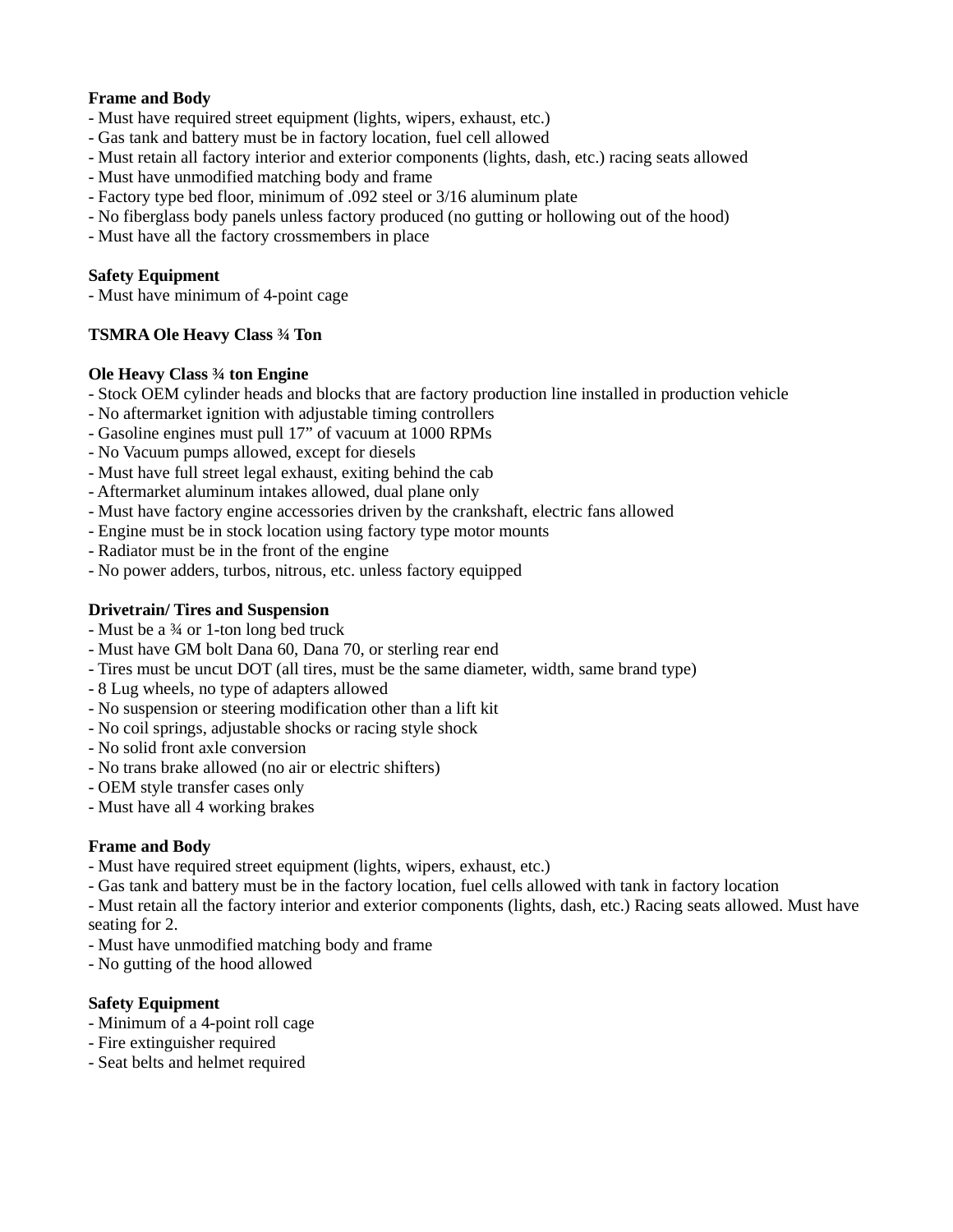### TSMRA Hot Street

### Hot Street Engines

- Stock OEM cylinder heads and blocks that are factor production line installed
- Large port Vortec heads allowed in this class, no aluminum blocks or heads allowed
- No aftermarket ignitions with adjustable timing controller or electronic timing boxes
- Vehicle must have been available as a V8 to run a V8
- Big blocks allowed in full size only (engine must match make of body)
- Engine must be in stock position with factory type mounts (no motor plates)
- Single carburetors, no predator or Dominators, factory fuel injection allowed
- Gasoline engines must pull 15" steady vacuum at 1000 RPM's to be checked by tech official
- No nitrous allowed
- No vacuum pumps
- Open headers allowed, must exit down and back
- Aftermarket cast aluminum intake allowed (no sheet metal or tunnel rams)
- Radiator must be in front of the engine

## Drivetrain/ Tires & Suspension

- Tires must be uncut DOT 39.5" or smaller
- No suspension or steering modifications
- No solid front axle conversions
- Trimming for tire clearance allowed

- Factory style suspension for the make and model of the truck(minimum 3 steel leaf's in the back and 2 in the front) must retain factor mounting points

- No fiberglass leafs, no coil over conversions
- Rear shocks may be relocated
- Fixed ladder bars allowed no floaters or sliders (both ends of the leaf spring must have bushing)
- No trans brakes allowed, power glide transmission allowed
- Electric or air shifters allowed
- Must have OEM transfer case
- Must have 4 functioning brakes
- Ford 9" rear ends allowed in all makes

#### Frame/Body

- Must have unmodified body and frame
- Must have all factory cross members in place
- No fiberglass panels unless factory produced, aftermarket hoods allowed
- Gas tanks and batteries can be relocated, but must be secured
- Factory type bed floor, .092 steel or 3/16 aluminum plate
- Aftermarket seats and harnesses allowed
- Must retain all factory interior and exterior panels (Windshield, dash, etc.)
- Lexan glass allowed inside windows and rear with roll cage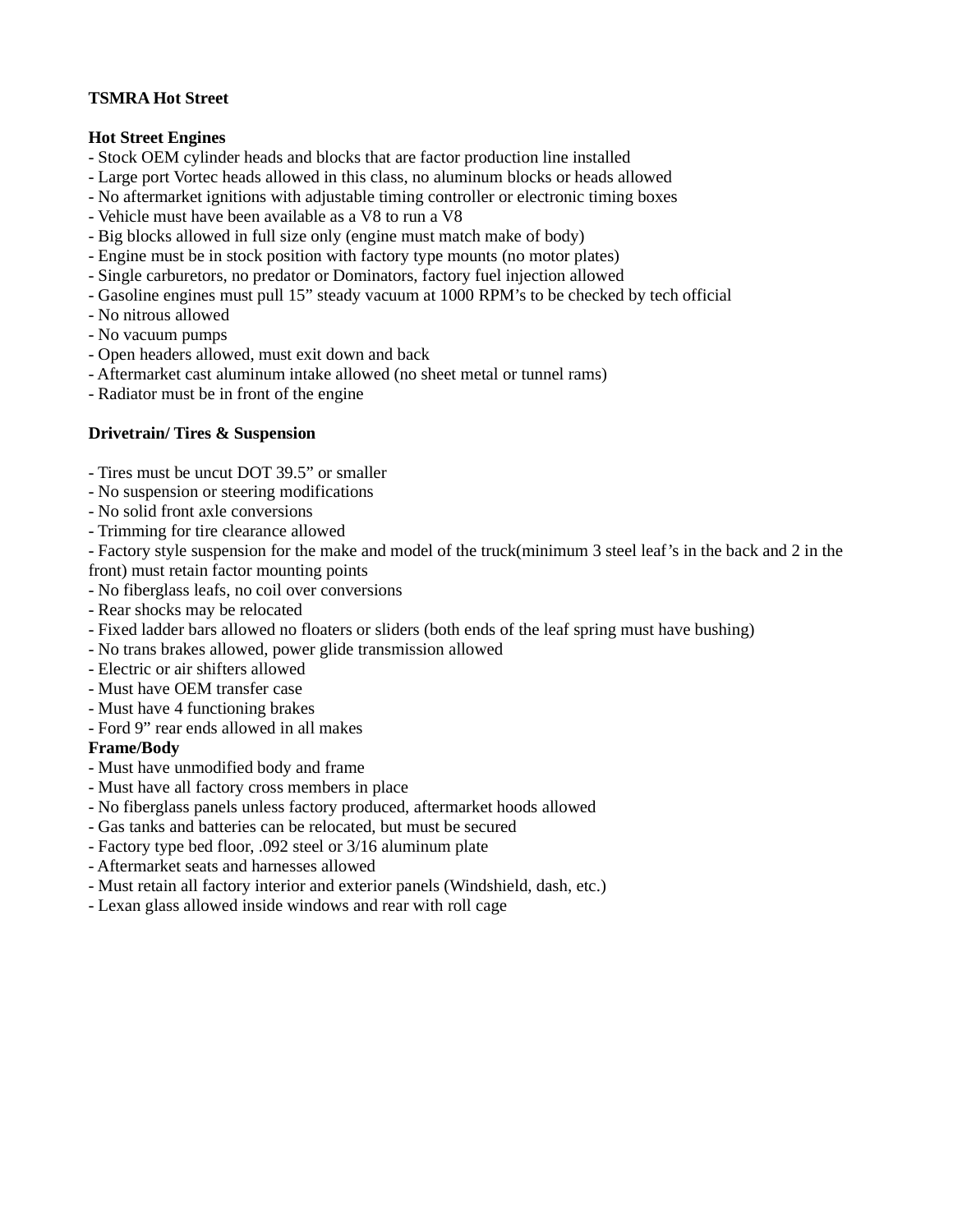### TSMRA Super Street

#### Super Street Engine

- Big Blocks allowed in full size only/ Engine must match make of body
- Engine must be in stock location, motor plates allowed
- Aftermarket heads allowed No Pro Stock style heads allowed
- Wet sump oil systems required; vacuum pumps allowed
- Single carburetor or factory fuel injection
- Open heads allowed
- Aftermarket cast aluminum intakes allowed/ no sheet metal or tunnel rams
- No ARC modules on ignition for traction control (no laptop or grids allowed in staging area)

### Drivetrain/Tires & Suspension

- Tires must be uncut DOT type, maximum of 44" tires
- No coil over conversions

- Suspension must be the original type for the vehicle. No straight axle conversions, No altering of the OEM frame, No homemade 3 link suspension, no homemade radius arms. No sliders or floaters on the front spring.

- Firewall must be the original OEM including inner fender (metal may be added to cover holes in the original firewall) no cutting or moving of the original firewall - Sliders, floaters, ladder bars are legal in rear only -Fiberglass leafs are allowed in front and rear

- Call trac bars allowed
- Trans brake allowed
- OEM transfer case must be used and brakes on all 4 wheels
- No DANA 30 front ends in a full size (these are for ¼ ton vehicles and con only be rub in those)

#### Frame/Body

- Must retain all factory interior and exterior panels (doors, dash, door panels)
- Must have been factory available as a 4WD
- Lexan allowed in all windows
- No fiberglass panels unless factory produced
- Trimming for tire clearance allowed
- Gas tanks may be relocated, but must be secured
- Factory type bed floor, minimum of .092 steel or 3/16 aluminum plate. No stock car sheet metal

#### Safety

- Vehicles require a 6-point cage, .093 tube minimum
- Racing seat with minimum of 5-point harness required
- Fire suit
- Helmet and seatbelt required
- Neck brace required
- All vehicles with electric fuel pump must have master disconnect switch